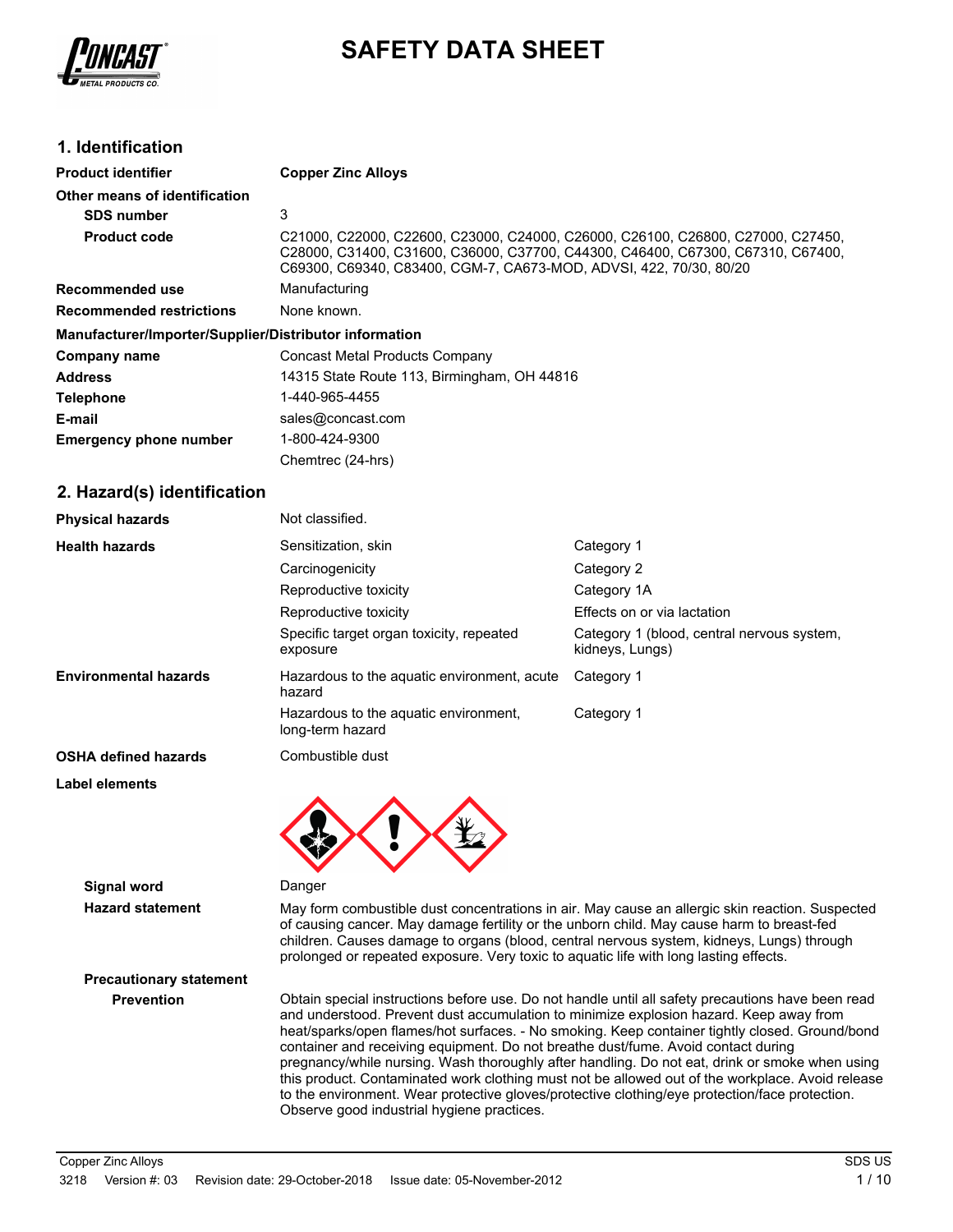| <b>Response</b>                              | If on skin: Wash with plenty of water. If exposed or concerned: Get medical advice/attention. If<br>skin irritation or rash occurs: Get medical advice/attention. Wash contaminated clothing before<br>reuse. In case of fire: Use appropriate media to extinguish. Collect spillage. |
|----------------------------------------------|---------------------------------------------------------------------------------------------------------------------------------------------------------------------------------------------------------------------------------------------------------------------------------------|
| <b>Storage</b>                               | Store locked up.                                                                                                                                                                                                                                                                      |
| <b>Disposal</b>                              | Dispose of contents/container in accordance with local/regional/national/international regulations.                                                                                                                                                                                   |
| Hazard(s) not otherwise<br>classified (HNOC) | None known.                                                                                                                                                                                                                                                                           |
| <b>Supplemental information</b>              | 8.2% of the mixture consists of component(s) of unknown acute dermal toxicity.                                                                                                                                                                                                        |

## **3. Composition/information on ingredients**

**Mixtures**

| <b>Chemical name</b>                                                         |                                                                                                                                                                                                                                                                                                                                                                                                                                                                                                                                                | <b>CAS number</b> | $\%$          |
|------------------------------------------------------------------------------|------------------------------------------------------------------------------------------------------------------------------------------------------------------------------------------------------------------------------------------------------------------------------------------------------------------------------------------------------------------------------------------------------------------------------------------------------------------------------------------------------------------------------------------------|-------------------|---------------|
| Copper                                                                       |                                                                                                                                                                                                                                                                                                                                                                                                                                                                                                                                                | 7440-50-8         | $59 - 96$     |
| Zinc                                                                         |                                                                                                                                                                                                                                                                                                                                                                                                                                                                                                                                                | 7440-66-6         | $6.2 - 41$    |
| Silicon                                                                      |                                                                                                                                                                                                                                                                                                                                                                                                                                                                                                                                                | 7440-21-3         | $0 - 4.5$     |
| Lead                                                                         |                                                                                                                                                                                                                                                                                                                                                                                                                                                                                                                                                | 7439-92-1         | $0 - 3.7$     |
| Tin                                                                          |                                                                                                                                                                                                                                                                                                                                                                                                                                                                                                                                                | 7440-31-5         | $0.005 - 3.5$ |
| Manganese                                                                    |                                                                                                                                                                                                                                                                                                                                                                                                                                                                                                                                                | 7439-96-5         | $0 - 3.5$     |
| Aluminium                                                                    |                                                                                                                                                                                                                                                                                                                                                                                                                                                                                                                                                | 7429-90-5         | $0 - 2$       |
| Nickel                                                                       |                                                                                                                                                                                                                                                                                                                                                                                                                                                                                                                                                | 7440-02-0         | $0.005 - 1.2$ |
| <b>Composition comments</b>                                                  | All concentrations are in percent by weight unless otherwise indicated.                                                                                                                                                                                                                                                                                                                                                                                                                                                                        |                   |               |
| 4. First-aid measures                                                        |                                                                                                                                                                                                                                                                                                                                                                                                                                                                                                                                                |                   |               |
| <b>Inhalation</b>                                                            | Move to fresh air. Call a physician if symptoms develop or persist.                                                                                                                                                                                                                                                                                                                                                                                                                                                                            |                   |               |
| <b>Skin contact</b>                                                          | Remove contaminated clothing immediately and wash skin with soap and water. In case of<br>eczema or other skin disorders: Seek medical attention and take along these instructions. In case<br>of contact with hot or molten product, cool rapidly with water and seek immediate medical<br>attention. Do not attempt to remove molten product from skin because skin will tear easily. Cuts or<br>abrasions should be treated promptly with thorough cleansing of the affected area.                                                          |                   |               |
| Eye contact                                                                  | Do not rub eyes. Rinse with water. Get medical attention if irritation develops and persists.                                                                                                                                                                                                                                                                                                                                                                                                                                                  |                   |               |
| Ingestion                                                                    | Rinse mouth. Get medical attention if symptoms occur.                                                                                                                                                                                                                                                                                                                                                                                                                                                                                          |                   |               |
| <b>Most important</b><br>symptoms/effects, acute and<br>delayed              | Elevated temperatures or mechanical action may form dust and fumes which may be irritating to<br>the eye, mucous membranes and respiratory tract. Narcosis. Behavioral changes. Decrease in<br>motor functions. May cause an allergic skin reaction. Dermatitis. Rash. Prolonged exposure may<br>cause chronic effects. Contact with hot material can cause thermal burns which may result in<br>permanent damage.                                                                                                                             |                   |               |
| Indication of immediate<br>medical attention and special<br>treatment needed | Provide general supportive measures and treat symptomatically. Keep victim under observation.<br>Symptoms may be delayed.                                                                                                                                                                                                                                                                                                                                                                                                                      |                   |               |
| <b>General information</b>                                                   | IF exposed or concerned: Get medical advice/attention. If you feel unwell, seek medical advice<br>(show the label where possible). Ensure that medical personnel are aware of the material(s)<br>involved, and take precautions to protect themselves. Show this safety data sheet to the doctor in<br>attendance. Wash contaminated clothing before reuse.                                                                                                                                                                                    |                   |               |
| 5. Fire-fighting measures                                                    |                                                                                                                                                                                                                                                                                                                                                                                                                                                                                                                                                |                   |               |
| Suitable extinguishing media                                                 | Special powder against metal fires. Dry sand. Carbon dioxide (CO2). Apply extinguishing media<br>carefully to avoid creating airborne dust. Avoid high pressure media which could cause the<br>formation of a potentially explosible dust-air mixture.                                                                                                                                                                                                                                                                                         |                   |               |
| Unsuitable extinguishing<br>media                                            | Do not use water or halogenated extinguishing media. Hot molten material will react violently with<br>water resulting in spattering and fuming.                                                                                                                                                                                                                                                                                                                                                                                                |                   |               |
| Specific hazards arising from<br>the chemical                                | Explosion hazard: Avoid generating dust; fine dust dispersed in air in sufficient concentrations and<br>in the presence of an ignition source is a potential dust explosion hazard. Contact with acids will<br>release flammable hydrogen gas. During fire, gases hazardous to health may be formed.<br>Combustion products may include: metal oxides. In a fire, nickel may form nickel carbonyl, a<br>highly toxic substance and known carcinogen. Upon combustion, this product may yield toxic<br>vapors/fumes of lead and lead compounds. |                   |               |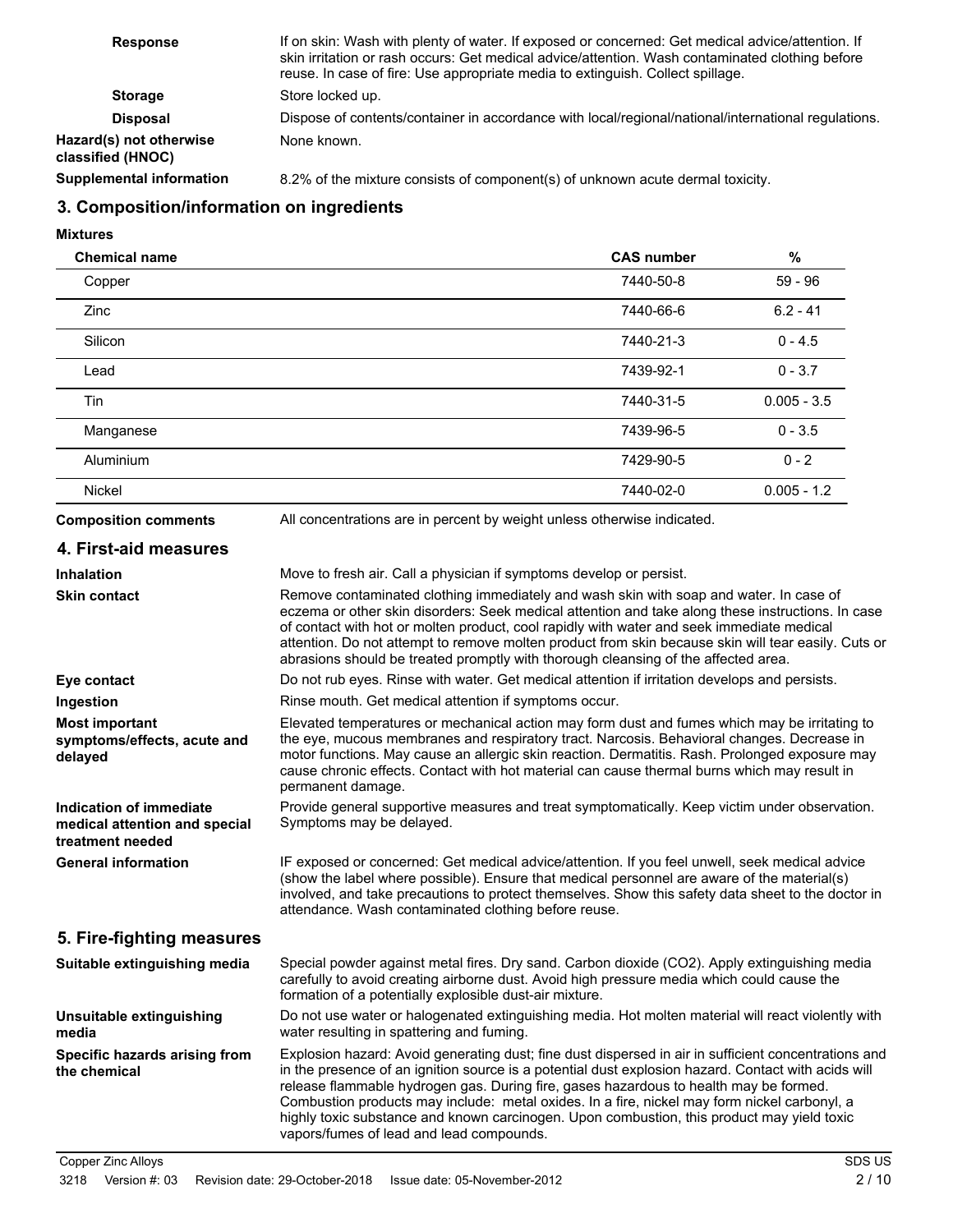| Special protective equipment<br>and precautions for firefighters                 | Self-contained breathing apparatus and full protective clothing must be worn in case of fire.                                                                                                                                                                                                                                                                                                                                                                                                                                                                                                                                                                                                        |
|----------------------------------------------------------------------------------|------------------------------------------------------------------------------------------------------------------------------------------------------------------------------------------------------------------------------------------------------------------------------------------------------------------------------------------------------------------------------------------------------------------------------------------------------------------------------------------------------------------------------------------------------------------------------------------------------------------------------------------------------------------------------------------------------|
| <b>Fire fighting</b><br>equipment/instructions                                   | In case of fire and/or explosion do not breathe fumes. Move containers from fire area if you can do<br>so without risk.                                                                                                                                                                                                                                                                                                                                                                                                                                                                                                                                                                              |
| <b>Specific methods</b>                                                          | Use standard firefighting procedures and consider the hazards of other involved materials.                                                                                                                                                                                                                                                                                                                                                                                                                                                                                                                                                                                                           |
| <b>General fire hazards</b>                                                      | May form combustible dust concentrations in air.                                                                                                                                                                                                                                                                                                                                                                                                                                                                                                                                                                                                                                                     |
| 6. Accidental release measures                                                   |                                                                                                                                                                                                                                                                                                                                                                                                                                                                                                                                                                                                                                                                                                      |
| <b>Personal precautions,</b><br>protective equipment and<br>emergency procedures | Keep unnecessary personnel away. Keep people away from and upwind of spill/leak. Use only<br>non-sparking tools. Dust deposits should not be allowed to accumulate on surfaces, as these may<br>form an explosive mixture if they are released into the atmosphere in sufficient concentration.<br>Wear appropriate protective equipment and clothing during clean-up. Do not touch damaged<br>containers or spilled material unless wearing appropriate protective clothing. Avoid inhalation of<br>fumes from heated product. Ensure adequate ventilation. Local authorities should be advised if<br>significant spillages cannot be contained. For personal protection, see section 8 of the SDS. |
| <b>Methods and materials for</b><br>containment and cleaning up                  | Eliminate all ignition sources (no smoking, flares, sparks, or flames in immediate area). Take<br>precautionary measures against static discharge. Use only non-sparking tools. Avoid dispersal of<br>dust in the air (i.e., clearing dust surfaces with compressed air). The product is immiscible with<br>water and will sediment in water systems. Stop the flow of material, if this is without risk. Allow<br>molten material to cool and solidify before disposal. Recover and recycle, if practical.                                                                                                                                                                                          |
|                                                                                  | Large Spills: Wet down with water and dike for later disposal. Shovel the material into waste<br>container. Following product recovery, flush area with water.                                                                                                                                                                                                                                                                                                                                                                                                                                                                                                                                       |
|                                                                                  | Small Spills: Sweep up or vacuum up spillage and collect in suitable container for disposal.                                                                                                                                                                                                                                                                                                                                                                                                                                                                                                                                                                                                         |

Never return spills to original containers for re-use. Put material in suitable, covered, labeled containers. For waste disposal, see section 13 of the SDS.

Avoid release to the environment. Inform appropriate managerial or supervisory personnel of all environmental releases. Prevent further leakage or spillage if safe to do so. Avoid discharge into drains, water courses or onto the ground. **Environmental precautions**

## **7. Handling and storage**

Obtain special instructions before use. Do not handle until all safety precautions have been read and understood. Minimize dust generation and accumulation. Avoid significant deposits of material, especially on horizontal surfaces, which may become airborne and form combustible dust clouds and may contribute to secondary explosions. Routine housekeeping should be instituted to ensure that dusts do not accumulate on surfaces. Dry powders can build static electricity charges when subjected to the friction of transfer and mixing operations. Provide adequate precautions, such as electrical grounding and bonding, or inert atmospheres. Keep away from heat/sparks/open flames/hot surfaces. - No smoking. Explosion-proof general and local exhaust ventilation. **Precautions for safe handling**

> Avoid contact with eyes, skin, and clothing. Avoid prolonged exposure. When using, do not eat, drink or smoke. Pregnant or breastfeeding women must not handle this product. Should be handled in closed systems, if possible. Wear appropriate personal protective equipment. Wash hands thoroughly after handling. Avoid release to the environment. Observe good industrial hygiene practices.

Store locked up. Keep containers tightly closed in a dry, cool and well-ventilated place. Store away from incompatible materials (see Section 10 of the SDS). **Conditions for safe storage, including any incompatibilities**

## **8. Exposure controls/personal protection**

#### **Occupational exposure limits**

| ccupational exposure limits                                                                                     |                                                                           |                  |                      |
|-----------------------------------------------------------------------------------------------------------------|---------------------------------------------------------------------------|------------------|----------------------|
| US. OSHA Specifically Regulated Substances (29 CFR 1910.1001-1053)<br>Value<br><b>Components</b><br><b>Type</b> |                                                                           |                  |                      |
| Lead (CAS 7439-92-1)                                                                                            | TWA                                                                       | $0.05$ mg/m $3$  |                      |
| <b>Components</b>                                                                                               | US. OSHA Table Z-1 Limits for Air Contaminants (29 CFR 1910.1000)<br>Type | Value            | Form                 |
| Aluminium (CAS 7429-90-5)                                                                                       | <b>PEL</b>                                                                | $5 \text{ mg/m}$ | Respirable fraction. |
|                                                                                                                 |                                                                           | 15 mg/m $3$      | Total dust.          |
| Copper (CAS 7440-50-8)                                                                                          | <b>PEL</b>                                                                | 1 mg/m $3$       | Dust and mist.       |
|                                                                                                                 |                                                                           | $0.1$ mg/m $3$   | Fume.                |
|                                                                                                                 |                                                                           |                  |                      |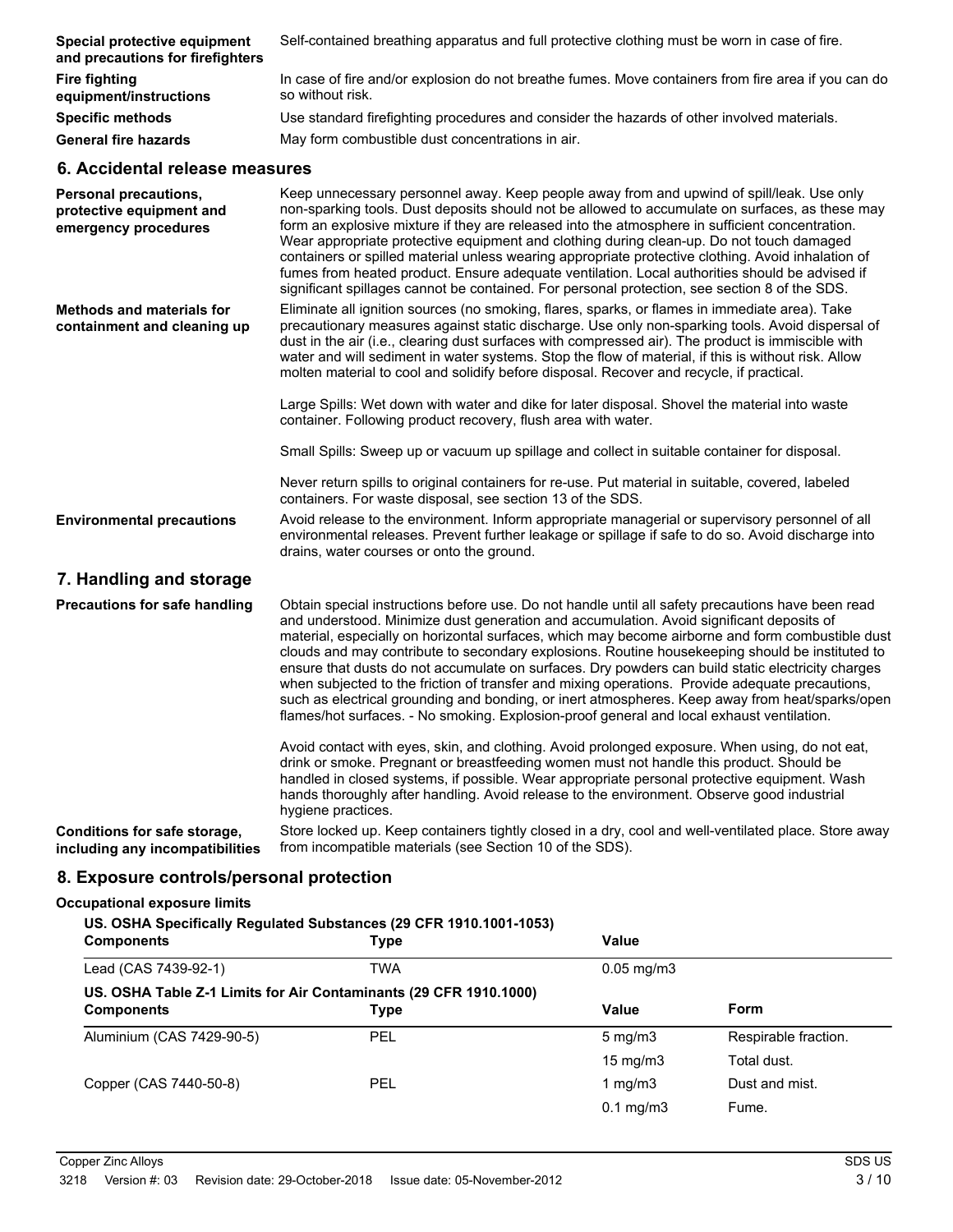| <b>Components</b>                           | <b>Type</b>        | Value                                   | Form                                  |
|---------------------------------------------|--------------------|-----------------------------------------|---------------------------------------|
| Manganese (CAS<br>7439-96-5)                | Ceiling            | $5$ mg/m $3$                            | Fume.                                 |
| Nickel (CAS 7440-02-0)                      | <b>PEL</b>         | 1 $mg/m3$                               |                                       |
| Silicon (CAS 7440-21-3)                     | <b>PEL</b>         | $5$ mg/m $3$                            | Respirable fraction.                  |
|                                             |                    | 15 mg/m3                                | Total dust.                           |
| Tin (CAS 7440-31-5)                         | PEL                | $2$ mg/m $3$                            |                                       |
| US. OSHA Table Z-3 (29 CFR 1910.1000)       |                    |                                         |                                       |
| <b>Components</b>                           | <b>Type</b>        | <b>Value</b>                            | Form                                  |
| Aluminium (CAS 7429-90-5)                   | <b>TWA</b>         | $5$ mg/m $3$                            | Respirable fraction.                  |
|                                             |                    | 15 mg/m3                                | Total dust.                           |
|                                             |                    | 50 mppcf                                | Total dust.                           |
|                                             |                    | 15 mppcf                                | Respirable fraction.                  |
| <b>US. ACGIH Threshold Limit Values</b>     |                    |                                         |                                       |
| <b>Components</b>                           | <b>Type</b>        | Value                                   | Form                                  |
| Aluminium (CAS 7429-90-5)                   | <b>TWA</b>         | 1 $mg/m3$                               | Respirable fraction.                  |
| Copper (CAS 7440-50-8)                      | <b>TWA</b>         | 1 $mg/m3$                               | Dust and mist.                        |
|                                             |                    | $0.2$ mg/m $3$                          | Fume.                                 |
| Lead (CAS 7439-92-1)                        | <b>TWA</b>         | $0.05$ mg/m $3$                         |                                       |
| Manganese (CAS                              | <b>TWA</b>         | $0.1$ mg/m $3$                          | Inhalable fraction.                   |
| 7439-96-5)                                  |                    |                                         |                                       |
|                                             |                    | $0.02$ mg/m $3$                         | Respirable fraction.                  |
| Nickel (CAS 7440-02-0)                      | <b>TWA</b>         | $1.5$ mg/m $3$                          | Inhalable fraction.                   |
| Tin (CAS 7440-31-5)                         | <b>TWA</b>         | $2$ mg/m $3$                            |                                       |
| US. NIOSH: Pocket Guide to Chemical Hazards |                    |                                         | Form                                  |
| <b>Components</b>                           | <b>Type</b>        | <b>Value</b>                            |                                       |
| Aluminium (CAS 7429-90-5)                   | <b>TWA</b>         | $5 \text{ mg/m}$                        | Welding fume or<br>pyrophoric powder. |
|                                             |                    | $5$ mg/m $3$                            | Respirable.                           |
|                                             |                    | 10 mg/m3                                | Total                                 |
| Copper (CAS 7440-50-8)                      | TWA                | $1$ mg/m $3$                            | Dust and mist.                        |
| Lead (CAS 7439-92-1)                        | <b>TWA</b>         | $0.05$ mg/m $3$                         |                                       |
| Manganese (CAS<br>7439-96-5)                | <b>STEL</b>        | $3$ mg/m $3$                            | Fume.                                 |
|                                             | <b>TWA</b>         | 1 $mg/m3$                               | Fume.                                 |
| Nickel (CAS 7440-02-0)                      | <b>TWA</b>         | $0.015$ mg/m3                           |                                       |
| Silicon (CAS 7440-21-3)                     | <b>TWA</b>         | $5$ mg/m $3$                            | Respirable.                           |
|                                             |                    | 10 mg/m3                                | Total                                 |
| Tin (CAS 7440-31-5)                         | <b>TWA</b>         | $2$ mg/m $3$                            |                                       |
| <b>Biological limit values</b>              |                    |                                         |                                       |
| <b>ACGIH Biological Exposure Indices</b>    |                    |                                         |                                       |
| <b>Components</b><br>Value                  | <b>Determinant</b> | <b>Specimen</b><br><b>Sampling Time</b> |                                       |
| Lead (CAS 7439-92-1)<br>200 µg/l            | Lead               | <b>Blood</b><br>$\star$                 |                                       |

\* - For sampling details, please see the source document.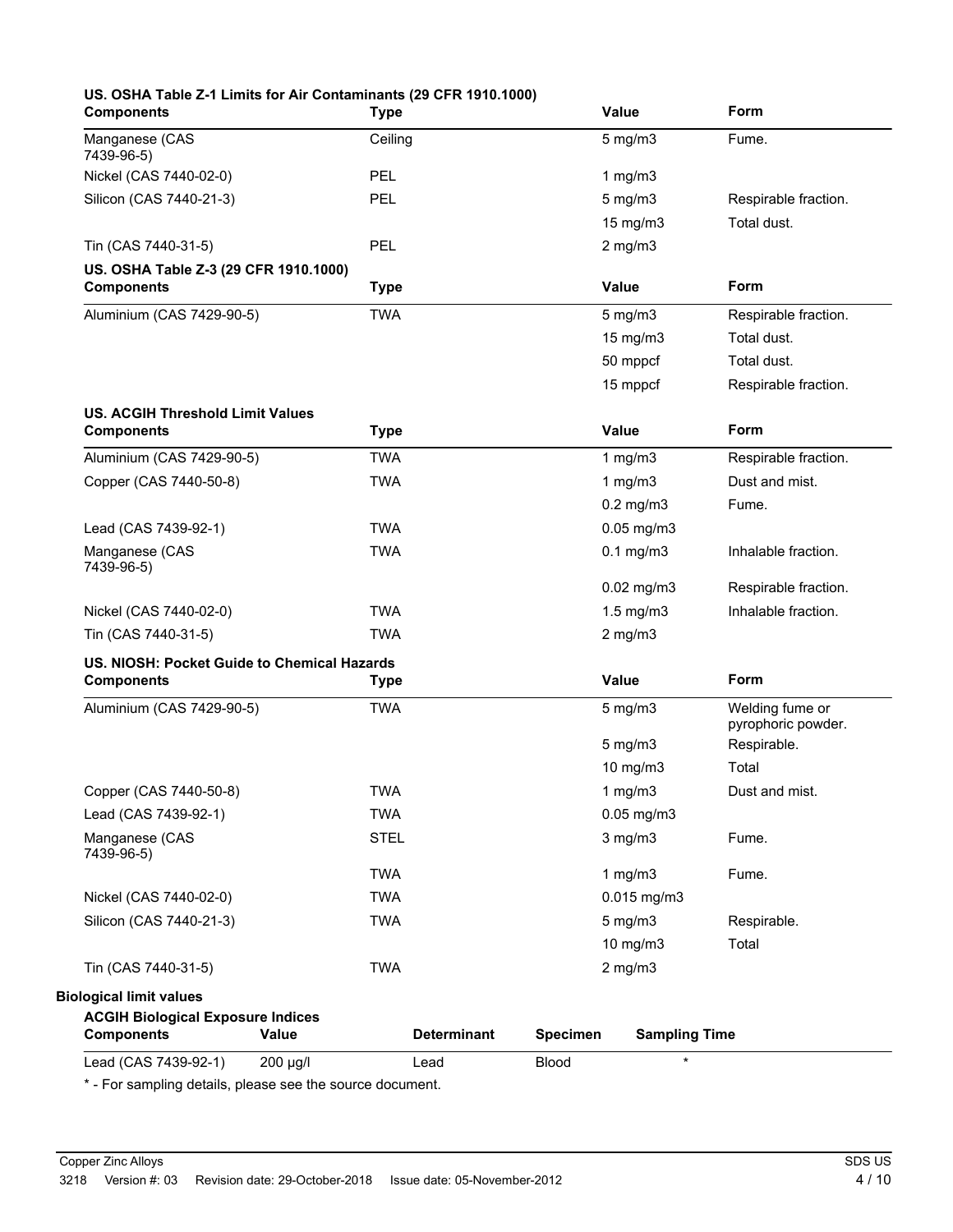| Appropriate engineering<br>controls      | Explosion-proof general and local exhaust ventilation. Good general ventilation should be used.<br>Ventilation rates should be matched to conditions. If applicable, use process enclosures, local<br>exhaust ventilation, or other engineering controls to maintain airborne levels below recommended<br>exposure limits. If exposure limits have not been established, maintain airborne levels to an<br>acceptable level. |
|------------------------------------------|------------------------------------------------------------------------------------------------------------------------------------------------------------------------------------------------------------------------------------------------------------------------------------------------------------------------------------------------------------------------------------------------------------------------------|
|                                          | Individual protection measures, such as personal protective equipment                                                                                                                                                                                                                                                                                                                                                        |
| <b>Eye/face protection</b>               | Unvented, tight fitting goggles should be worn in dusty areas. Use of safety glasses or goggles is<br>required for welding, burning, sawing, brazing, grinding or machining operations. When welding, it<br>is recommended that safety glasses, goggles, or face-shield with filter lens of appropriate shade<br>number (per ANSI Z49.1-1988, "Safety in Welding and Cutting") be worn.                                      |
| <b>Skin protection</b>                   |                                                                                                                                                                                                                                                                                                                                                                                                                              |
| <b>Hand protection</b>                   | Wear suitable protective gloves to prevent cuts and abrasions. When material is heated, wear<br>gloves to protect against thermal burns. Suitable gloves can be recommended by the glove<br>supplier.                                                                                                                                                                                                                        |
| <b>Other</b>                             | Wear appropriate chemical resistant clothing. Use of an impervious apron is recommended.                                                                                                                                                                                                                                                                                                                                     |
| <b>Respiratory protection</b>            | When workers are facing concentrations above the exposure limit they must use appropriate<br>certified respirators. Wear NIOSH approved respirator appropriate for airborne exposure at the<br>point of use. Appropriate respirator selection should be made by a qualified professional.                                                                                                                                    |
| <b>Thermal hazards</b>                   | Wear appropriate thermal protective clothing, when necessary.                                                                                                                                                                                                                                                                                                                                                                |
| <b>General hygiene</b><br>considerations | Observe any medical surveillance requirements. When using, do not eat, drink or smoke. Always<br>observe good personal hygiene measures, such as washing after handling the material and before<br>eating, drinking, and/or smoking. Routinely wash work clothing and protective equipment to<br>remove contaminants. Contaminated work clothing should not be allowed out of the workplace.                                 |

## **9. Physical and chemical properties**

| Appearance                                        |                                                                |
|---------------------------------------------------|----------------------------------------------------------------|
| <b>Physical state</b>                             | Solid.                                                         |
| Form                                              | Solids, Rectangles, Shapes, Tubes, Clips, Shells and Turnings. |
| Color                                             | Yellow to red.                                                 |
| Odor                                              | None.                                                          |
| <b>Odor threshold</b>                             | Not available.                                                 |
| рH                                                | Not available.                                                 |
| Melting point/freezing point                      | Not available.                                                 |
| Initial boiling point and boiling<br>range        | Not available.                                                 |
| <b>Flash point</b>                                | Not available.                                                 |
| <b>Evaporation rate</b>                           | Not available.                                                 |
| Flammability (solid, gas)                         | Fine particles may form explosive mixtures with air.           |
| Upper/lower flammability or explosive limits      |                                                                |
| <b>Flammability limit - lower</b><br>(%)          | Not available.                                                 |
| <b>Flammability limit - upper</b><br>(%)          | Not available.                                                 |
| Vapor pressure                                    | Not available.                                                 |
| <b>Vapor density</b>                              | Not available.                                                 |
| <b>Relative density</b>                           | Not available.                                                 |
| Solubility(ies)                                   |                                                                |
| Solubility (water)                                | Insoluble in water.                                            |
| <b>Partition coefficient</b><br>(n-octanol/water) | Not available.                                                 |
| <b>Auto-ignition temperature</b>                  | Not available.                                                 |
| <b>Decomposition temperature</b>                  | Not available.                                                 |
| <b>Viscosity</b>                                  | Not available.                                                 |
| <b>Other information</b>                          |                                                                |
| <b>Density</b>                                    | 7.50 - 9.00 lb/in <sup>3</sup>                                 |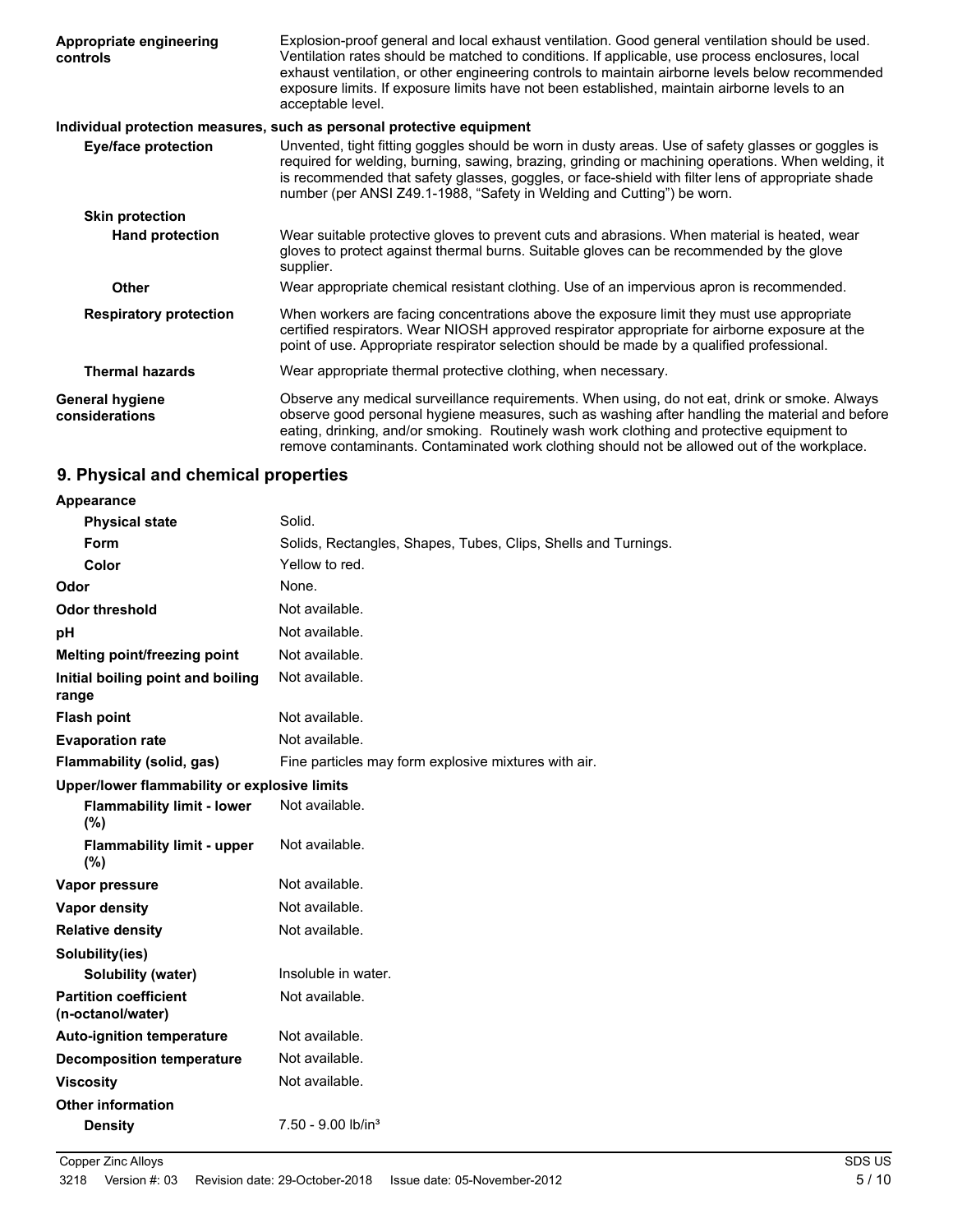| <b>Explosive properties</b> | Not explosive. |
|-----------------------------|----------------|
| <b>Oxidizing properties</b> | Not oxidizing. |

## **10. Stability and reactivity**

| <b>Reactivity</b>                            | The product is stable and non-reactive under normal conditions of use, storage and transport.                                                                         |
|----------------------------------------------|-----------------------------------------------------------------------------------------------------------------------------------------------------------------------|
| <b>Chemical stability</b>                    | Material is stable under normal conditions.                                                                                                                           |
| <b>Possibility of hazardous</b><br>reactions | Contact with strong acids will release highly flammable hydrogen gas.                                                                                                 |
| <b>Conditions to avoid</b>                   | Keep away from heat, hot surfaces, sparks, open flames and other ignition sources. Contact with<br>incompatible materials. Minimize dust generation and accumulation. |
| Incompatible materials                       | Strong oxidizing agents. Acids.                                                                                                                                       |
| <b>Hazardous decomposition</b><br>products   | No hazardous decomposition products are known.                                                                                                                        |

## **11. Toxicological information**

### **Information on likely routes of exposure**

| Inhalation                                                                         | Prolonged inhalation may be harmful. Elevated temperatures or mechanical action may form dust<br>and fumes which may be irritating to the mucous membranes and respiratory tract. Heating above<br>the melting point releases metallic oxides which may cause metal fume fever by inhalation. The<br>symptoms are shivering, fever, malaise and muscular pain.    |
|------------------------------------------------------------------------------------|-------------------------------------------------------------------------------------------------------------------------------------------------------------------------------------------------------------------------------------------------------------------------------------------------------------------------------------------------------------------|
| <b>Skin contact</b>                                                                | May cause an allergic skin reaction. Hot or molten material may produce thermal burns.                                                                                                                                                                                                                                                                            |
| Eye contact                                                                        | Elevated temperatures or mechanical action may form dust and fumes which may be irritating to<br>the eyes. Molten material will produce thermal burns.                                                                                                                                                                                                            |
| Ingestion                                                                          | May cause discomfort if swallowed.                                                                                                                                                                                                                                                                                                                                |
| Symptoms related to the<br>physical, chemical and<br>toxicological characteristics | Elevated temperatures or mechanical action may form dust and fumes which may be irritating to<br>the eye, mucous membranes and respiratory tract. Narcosis. Behavioral changes. Decrease in<br>motor functions. May cause an allergic skin reaction. Dermatitis. Rash. Contact with hot material<br>can cause thermal burns which may result in permanent damage. |

#### **Information on toxicological effects**

| <b>Acute toxicity</b>                | Not expected to be acutely toxic.                                                                                   |                     |
|--------------------------------------|---------------------------------------------------------------------------------------------------------------------|---------------------|
| <b>Components</b>                    | <b>Species</b>                                                                                                      | <b>Test Results</b> |
| Nickel (CAS 7440-02-0)               |                                                                                                                     |                     |
| <b>Acute</b>                         |                                                                                                                     |                     |
| <b>Inhalation</b>                    |                                                                                                                     |                     |
| <b>NOAEC</b>                         | Rat                                                                                                                 | 10200 mg/l, 1 hours |
| Oral                                 |                                                                                                                     |                     |
| LD50                                 | Rat                                                                                                                 | > 9000 mg/kg        |
| Silicon (CAS 7440-21-3)              |                                                                                                                     |                     |
| <b>Acute</b>                         |                                                                                                                     |                     |
| Oral                                 |                                                                                                                     |                     |
| LD <sub>50</sub>                     | Rat                                                                                                                 | 3160 mg/kg          |
| Zinc (CAS 7440-66-6)                 |                                                                                                                     |                     |
| <b>Acute</b>                         |                                                                                                                     |                     |
| Oral                                 |                                                                                                                     |                     |
| LD50                                 | Mouse                                                                                                               | $> 5$ g/kg          |
| <b>Skin corrosion/irritation</b>     | May cause irritation through mechanical abrasion. Hot or molten material may produce thermal<br>burns.              |                     |
| Serious eye damage/eye<br>irritation | May cause irritation through mechanical abrasion.                                                                   |                     |
| Respiratory or skin sensitization    |                                                                                                                     |                     |
| <b>Respiratory sensitization</b>     | Not a respiratory sensitizer.                                                                                       |                     |
| <b>Skin sensitization</b>            | May cause an allergic skin reaction.                                                                                |                     |
| Germ cell mutagenicity               | No data available to indicate product or any components present at greater than 0.1% are<br>mutagenic or genotoxic. |                     |
| Carcinogenicity                      | Suspected of causing cancer.                                                                                        |                     |

**Copper Zinc Alloys** SDS US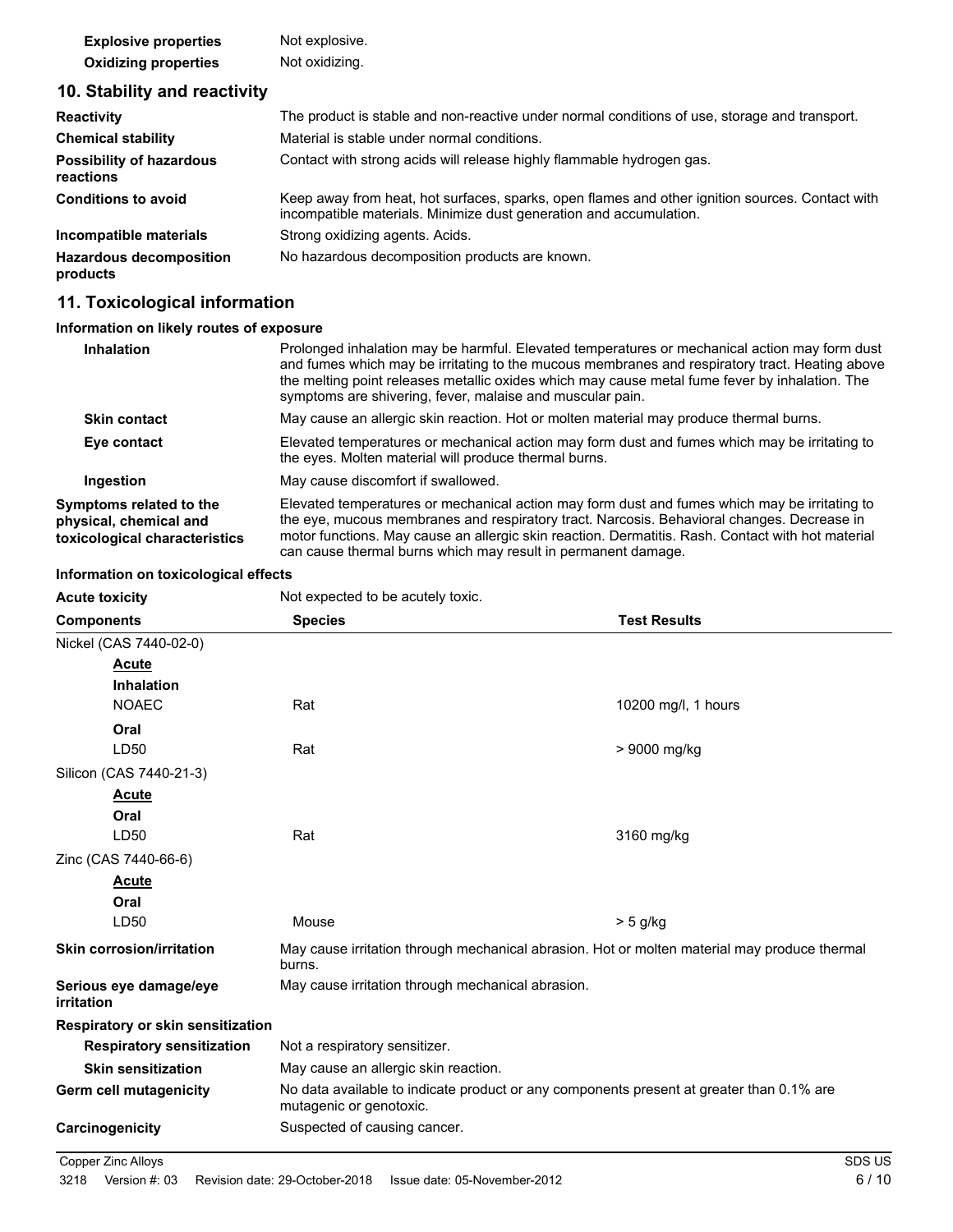|                                                       | IARC Monographs. Overall Evaluation of Carcinogenicity                                                                                                                                                                                                                                                                                                                                                                                                                                                                         |  |
|-------------------------------------------------------|--------------------------------------------------------------------------------------------------------------------------------------------------------------------------------------------------------------------------------------------------------------------------------------------------------------------------------------------------------------------------------------------------------------------------------------------------------------------------------------------------------------------------------|--|
| Lead (CAS 7439-92-1)                                  | 2B Possibly carcinogenic to humans.                                                                                                                                                                                                                                                                                                                                                                                                                                                                                            |  |
| Nickel (CAS 7440-02-0)                                | 2B Possibly carcinogenic to humans.                                                                                                                                                                                                                                                                                                                                                                                                                                                                                            |  |
| <b>NTP Report on Carcinogens</b>                      |                                                                                                                                                                                                                                                                                                                                                                                                                                                                                                                                |  |
| Lead (CAS 7439-92-1)                                  | Reasonably Anticipated to be a Human Carcinogen.                                                                                                                                                                                                                                                                                                                                                                                                                                                                               |  |
| Nickel (CAS 7440-02-0)                                | Reasonably Anticipated to be a Human Carcinogen.                                                                                                                                                                                                                                                                                                                                                                                                                                                                               |  |
|                                                       | OSHA Specifically Regulated Substances (29 CFR 1910.1001-1053)                                                                                                                                                                                                                                                                                                                                                                                                                                                                 |  |
| Not regulated.                                        |                                                                                                                                                                                                                                                                                                                                                                                                                                                                                                                                |  |
| <b>Reproductive toxicity</b>                          | May cause harm to breastfed babies. May damage fertility or the unborn child.                                                                                                                                                                                                                                                                                                                                                                                                                                                  |  |
| Specific target organ toxicity -<br>single exposure   | Not classified.                                                                                                                                                                                                                                                                                                                                                                                                                                                                                                                |  |
| Specific target organ toxicity -<br>repeated exposure | Causes damage to organs (blood, central nervous system, kidneys, Lungs) through prolonged or<br>repeated exposure.                                                                                                                                                                                                                                                                                                                                                                                                             |  |
| <b>Aspiration hazard</b>                              | Not an aspiration hazard.                                                                                                                                                                                                                                                                                                                                                                                                                                                                                                      |  |
| <b>Chronic effects</b>                                | Prolonged exposure may cause chronic effects.                                                                                                                                                                                                                                                                                                                                                                                                                                                                                  |  |
|                                                       | Lead may produce maternal toxicity, toxicity to the fetus, and adverse effects to blood, bone<br>marrow, central/peripheral nervous systems, kidney, liver, and reproductive system.                                                                                                                                                                                                                                                                                                                                           |  |
|                                                       | Chronic exposure to breathing low levels of manganese dust or fume over a long period of time<br>can result in "manganism," a disease of the central nervous system similar to Parkinson's<br>Disease, gait impairment, muscle spasms and behavioral changes.                                                                                                                                                                                                                                                                  |  |
| <b>Further information</b>                            | Welding or plasma arc cutting of metal and alloys can generate ozone, nitric oxides and ultraviolet<br>radiation. Short-term (acute) overexposure to welding fumes may result in discomfort such as<br>metal fume fever, dizziness, nausea, or dryness or irritation of nose, throat, or eyes. May<br>aggravate pre-existing respiratory problems (e.g. asthma, emphysema). Ozone overexposure<br>may result in mucous membrane irritation or pulmonary discomfort. UV radiation can cause skin<br>erythema and welders flash. |  |

## **12. Ecological information**

**Ecotoxicity**

Very toxic to aquatic life. Toxic to aquatic life with long lasting effects. Alloys in massive forms present a limited hazard for the environment.

| <b>Components</b>                |                                                              | <b>Species</b>                         | <b>Test Results</b>      |
|----------------------------------|--------------------------------------------------------------|----------------------------------------|--------------------------|
| Copper (CAS 7440-50-8)           |                                                              |                                        |                          |
| <b>Aquatic</b>                   |                                                              |                                        |                          |
| Chronic                          |                                                              |                                        |                          |
| Other                            | <b>NOEC</b>                                                  | Juga plicifera                         | $6 \mu g/l$              |
| Lead (CAS 7439-92-1)             |                                                              |                                        |                          |
| <b>Aquatic</b>                   |                                                              |                                        |                          |
| Acute                            |                                                              |                                        |                          |
| Crustacea                        | <b>EC50</b>                                                  | Ceriodaphnia dubia                     | 0.248 mg/l, 48 hours pH8 |
| <b>Fish</b>                      | <b>LC50</b>                                                  | Pimephales promelas                    | 0.283 mg/l, 96 hours pH8 |
| Nickel (CAS 7440-02-0)           |                                                              |                                        |                          |
| <b>Aquatic</b>                   |                                                              |                                        |                          |
| Chronic                          |                                                              |                                        |                          |
| Crustacea                        | <b>NOEC</b>                                                  | Ceriodaphnia dubia                     | $2.8 \mu g/l$            |
| Fish                             | <b>NOEC</b>                                                  | Zebra danio (Danio rerio)              | 40 µg/l                  |
| Zinc (CAS 7440-66-6)             |                                                              |                                        |                          |
| <b>Aquatic</b>                   |                                                              |                                        |                          |
| Acute                            |                                                              |                                        |                          |
| Crustacea                        | <b>EC50</b>                                                  | Daphnia magna                          | $0.07$ mg/l              |
| Fish                             | <b>LC50</b>                                                  | Oncorhynchus mykiss                    | $0.14$ mg/l              |
| Persistence and degradability    |                                                              | Not relevant for inorganic substances. |                          |
| <b>Bioaccumulative potential</b> | The product contains potentially bioaccumulating substances. |                                        |                          |
| <b>Mobility in soil</b>          | Alloys in massive forms are not mobile in the environment.   |                                        |                          |
|                                  |                                                              |                                        |                          |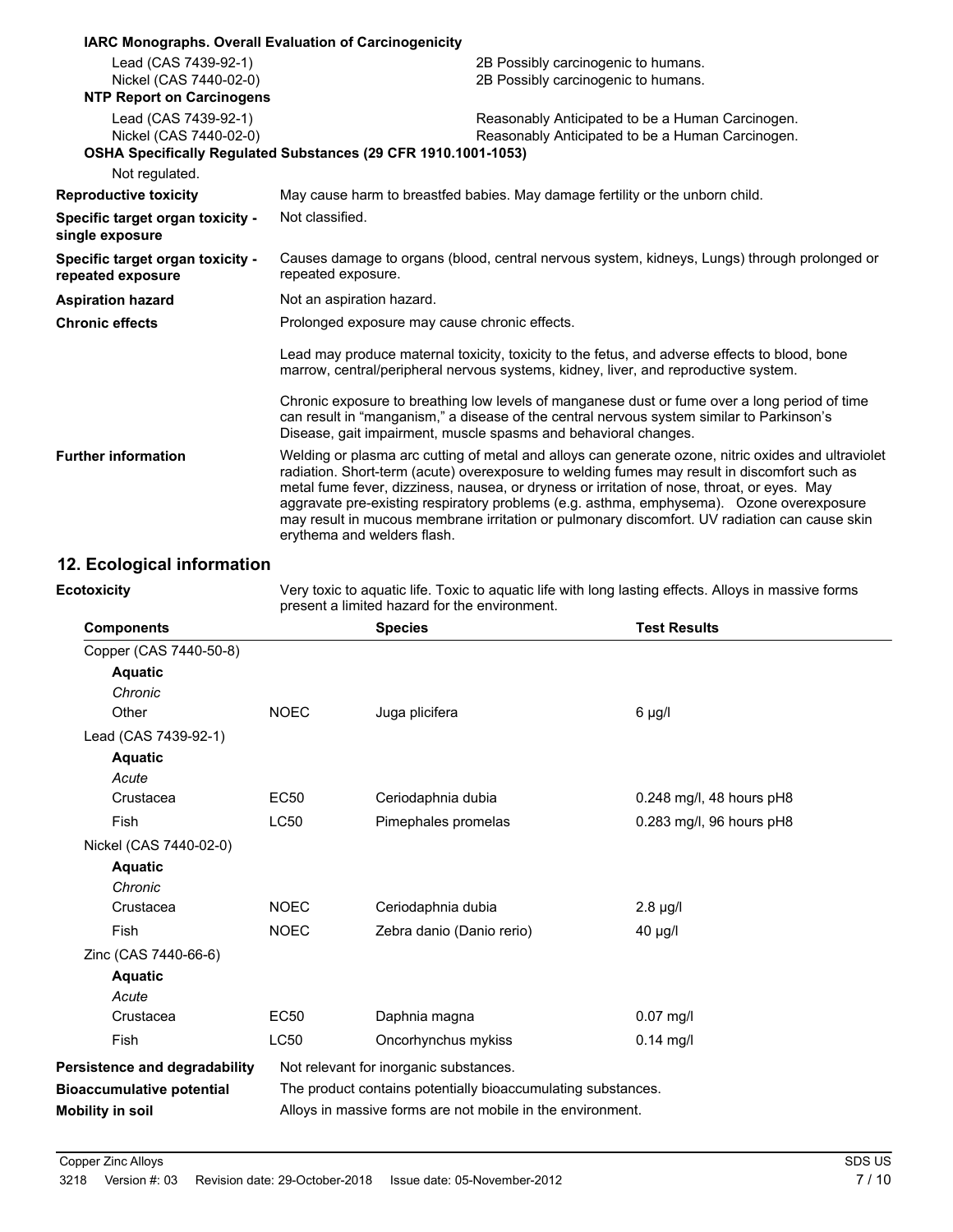**Other adverse effects** This product contains one or more substances identified as hazardous air pollutants (HAPs) per the US Federal Clean Air Act (see section 15).

#### **13. Disposal considerations**

| <b>Disposal instructions</b>             | Collect and reclaim or dispose in sealed containers at licensed waste disposal site. Do not allow<br>this material to drain into sewers/water supplies. Do not contaminate ponds, waterways or ditches<br>with chemical or used container. Dispose of contents/container in accordance with<br>local/regional/national/international regulations. |
|------------------------------------------|---------------------------------------------------------------------------------------------------------------------------------------------------------------------------------------------------------------------------------------------------------------------------------------------------------------------------------------------------|
| Local disposal regulations               | Dispose in accordance with all applicable regulations.                                                                                                                                                                                                                                                                                            |
| Hazardous waste code                     | The waste code should be assigned in discussion between the user, the producer and the waste<br>disposal company.                                                                                                                                                                                                                                 |
| Waste from residues / unused<br>products | Dispose of in accordance with local regulations. Empty containers or liners may retain some<br>product residues. This material and its container must be disposed of in a safe manner (see:<br>Disposal instructions).                                                                                                                            |
| <b>Contaminated packaging</b>            | Since emptied containers may retain product residue, follow label warnings even after container is<br>emptied. Empty containers should be taken to an approved waste handling site for recycling or<br>disposal.                                                                                                                                  |

## **14. Transport information**

#### **DOT**

Not regulated as dangerous goods.

#### **IATA**

Not regulated as dangerous goods.

#### **IMDG**

Not regulated as dangerous goods.

**Transport in bulk according to** Not applicable. **Annex II of MARPOL 73/78 and**

**the IBC Code**

#### **15. Regulatory information**

**US federal regulations**

This product is a "Hazardous Chemical" as defined by the OSHA Hazard Communication Standard, 29 CFR 1910.1200.

#### **TSCA Section 12(b) Export Notification (40 CFR 707, Subpt. D)**

Not regulated.

**CERCLA Hazardous Substance List (40 CFR 302.4)**

| Copper (CAS 7440-50-8) | Listed. |
|------------------------|---------|
| Lead (CAS 7439-92-1)   | Listed. |
| Nickel (CAS 7440-02-0) | Listed. |
| Zinc (CAS 7440-66-6)   | Listed. |
|                        |         |

#### **SARA 304 Emergency release notification**

Not regulated.

#### **OSHA Specifically Regulated Substances (29 CFR 1910.1001-1053)**

Lead (CAS 7439-92-1)

| Reproductive toxicity  |
|------------------------|
| Central nervous system |
| Kidney                 |
| Blood                  |
| Acute toxicity         |
|                        |

#### **Superfund Amendments and Reauthorization Act of 1986 (SARA)**

**SARA 302 Extremely hazardous substance**

Not listed.

| SARA 311/312 Hazardous<br>chemical     | Yes                                                                                                                                                               |
|----------------------------------------|-------------------------------------------------------------------------------------------------------------------------------------------------------------------|
| <b>Classified hazard</b><br>categories | Combustible dust<br>Respiratory or skin sensitization<br>Carcinogenicity<br>Reproductive toxicity<br>Specific target organ toxicity (single or repeated exposure) |

## **SARA 313 (TRI reporting)**

| <b>Chemical name</b> | <b>CAS number</b> | % by wt. |
|----------------------|-------------------|----------|
| Aluminium            | 7429-90-5         | $0 - 2$  |

Copper Zinc Alloys SDS US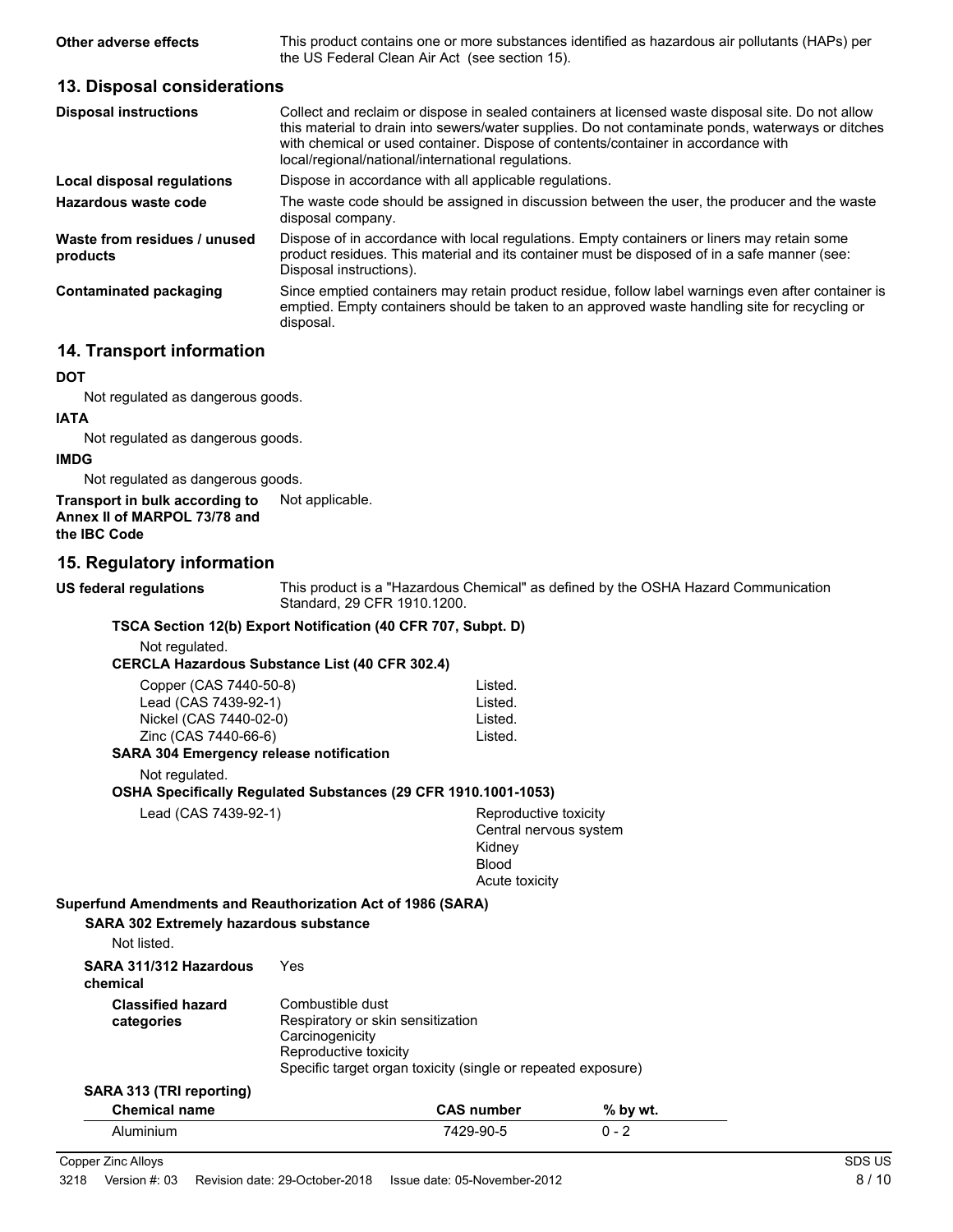#### **SARA 313 (TRI reporting)**

| <b>CAS number</b> | $%$ by wt.    |  |
|-------------------|---------------|--|
| 7440-50-8         | $59 - 96$     |  |
| 7439-92-1         | $0 - 3.7$     |  |
| 7439-96-5         | $0 - 3.5$     |  |
| 7440-02-0         | $0.005 - 1.2$ |  |
| 7440-66-6         | $6.2 - 41$    |  |
|                   |               |  |

#### **Other federal regulations**

**Clean Air Act (CAA) Section 112 Hazardous Air Pollutants (HAPs) List**

Lead (CAS 7439-92-1) Manganese (CAS 7439-96-5) Nickel (CAS 7440-02-0)

#### **Clean Air Act (CAA) Section 112(r) Accidental Release Prevention (40 CFR 68.130)**

Not regulated.

**Safe Drinking Water Act** Contains component(s) regulated under the Safe Drinking Water Act.

#### **(SDWA) US state regulations**

#### **US. Massachusetts RTK - Substance List**

Aluminium (CAS 7429-90-5) Copper (CAS 7440-50-8) Lead (CAS 7439-92-1) Manganese (CAS 7439-96-5) Nickel (CAS 7440-02-0) Silicon (CAS 7440-21-3) Tin (CAS 7440-31-5) Zinc (CAS 7440-66-6)

#### **US. New Jersey Worker and Community Right-to-Know Act**

Aluminium (CAS 7429-90-5) Copper (CAS 7440-50-8) Lead (CAS 7439-92-1) Manganese (CAS 7439-96-5) Nickel (CAS 7440-02-0) Silicon (CAS 7440-21-3) Tin (CAS 7440-31-5) Zinc (CAS 7440-66-6)

#### **US. Pennsylvania Worker and Community Right-to-Know Law**

Aluminium (CAS 7429-90-5) Copper (CAS 7440-50-8) Lead (CAS 7439-92-1) Manganese (CAS 7439-96-5) Nickel (CAS 7440-02-0) Silicon (CAS 7440-21-3) Tin (CAS 7440-31-5) Zinc (CAS 7440-66-6)

#### **US. Rhode Island RTK**

Aluminium (CAS 7429-90-5) Copper (CAS 7440-50-8) Lead (CAS 7439-92-1) Manganese (CAS 7439-96-5) Nickel (CAS 7440-02-0) Silicon (CAS 7440-21-3) Tin (CAS 7440-31-5) Zinc (CAS 7440-66-6)

#### **California Proposition 65**



**WARNING:** This product can expose you to chemicals including Lead, which is known to the State of California to cause cancer and birth defects or other reproductive harm. For more information go to www.P65Warnings.ca.gov.

#### **California Proposition 65 - CRT: Listed date/Carcinogenic substance**

| Lead (CAS 7439-92-1)   |  |
|------------------------|--|
| Nickel (CAS 7440-02-0) |  |

Listed: October 1, 1992 Listed: October 1, 1989